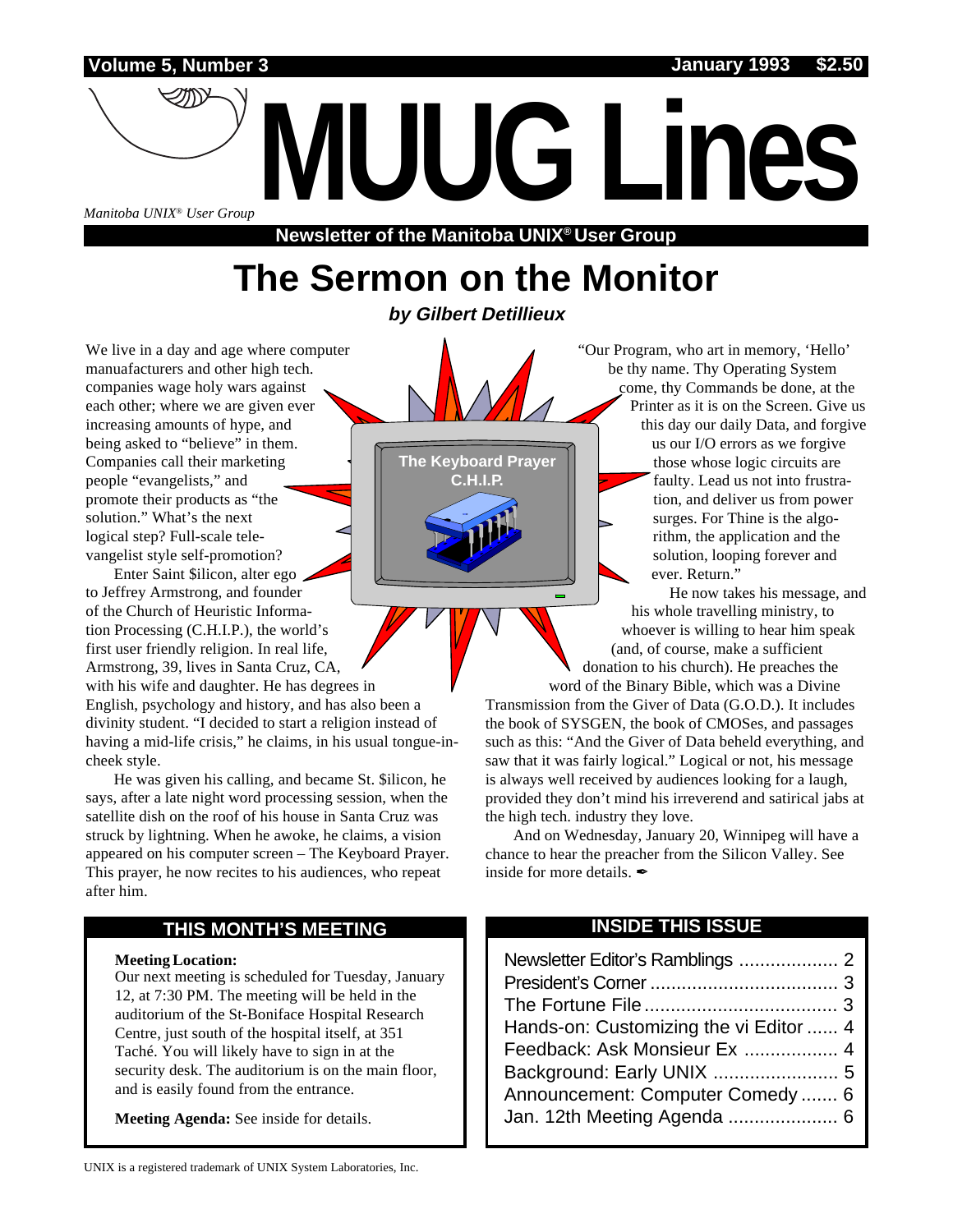# **Santa's Treats... And a Lump of Coal.**

### **By Gilbert Detillieux**

With the end of one year, and the beginning of another, it's common to reflect back on the year, looking for notable events. It's also common, in the tradition of Santa Claus, to see who's been naughty and who's been nice. So, here's a few people I hope Santa remembered.

First off, I hope Cliff Stoll got an extra big treat from Santa, for the presentation that I thought was the highlight of the year. Cliff's style is funny and dynamic, and his story is an interesting one. He also proves that nice guys don't always finish last; sometimes, they become famous.

I also hope that Santa was good to Bill Reid of the U of M's Computer Services department, for making the arrangements to provide MUUG with the use of a used Sun 386i and the UMnet modem pool, so that we could set up MONA. Andrew Chan also deserves Santa's treats for all the time and effort he put into setting up the system.

Santa's treats were also deserved by all those on the planning committee for the CIPS/MUUG fall seminar. The

| President:                  | Susan Zuk           | $(W)$ 788-7312 |
|-----------------------------|---------------------|----------------|
| Vice-President:             | Bary Finch          | $(W)$ 934-2723 |
| Treasurer:                  | Rick Horocholyn     | $(W)$ 474-4533 |
| Secretary:                  | Roland Schneider    | 1-482-5173     |
| Membership Sec.:            | Richard Kwiatkowski | 589-4857       |
| <b>Mailing List:</b>        | Roland Schneider    | 1-482-5173     |
| <b>Meeting Coordinator:</b> | Paul Hope           | $(W)$ 237-2361 |
| Newsletter editor:          | Gilbert Detillieux  | 489-7016       |
| <b>Publicity Director</b>   | Gilles Detillieux   | 489-7016       |
| Information:                | Susan Zuk           | $(W)$ 788-7312 |
|                             |                     | (FAX) 788-7450 |
| (or)                        | Gilbert Detillieux  | $(H)$ 489-7016 |
|                             |                     | (FAX) 269-9178 |

**Manitoba UNIX User Group P.O. Box 130 Saint-Boniface, Manitoba R2H 3B4**

> **Internet E-mail: editor@muug.mb.ca**

seminar was again successful and profitable. This showed there is still a need for quality, hype-free information on what may now seem like a tired subject – Open Systems.

Speaking of hype, BYTE's Editor in Chief, Dennis Allen deserves a lump of coal for a couple of issues. In the September issue, he reiterates "I promised that BYTE would continue with its authoritative voice to separate truth from marketing hype and to put computing technology into a usable perspective." This same issue had the tabloid-style headline that screamed "Is Unix Dead?" Then in the October issue, his editorial was a blatantly pro-Bush election endorsement. Several readers objected to the political bias, but their letters only appeared in January's issue – well after the election.

Finally, I hope Santa was good to all of you, and I wish you all the best for 1993. May the new year bring you prosperity and happiness. I hope to see all of you at the meeting and at the comedy night.  $\mathscr I$ 

#### **The 1992-1993 Executive Copyright Policy and Disclaimer**

This newsletter is ©opyrighted by the Manitoba UNIX User Group. Articles may be reprinted without permission, for non-profit use, as long as the article is reprinted in its entirety and both the original author and the Manitoba UNIX User Group are given credit.

The Manitoba UNIX User Group, the editor, and contributors of this newsletter do not assume any liability for any damages that may occur as a result of information published in this newsletter.

#### **Our Address Community Community Community Community Community Community Community Community Community Community Community Community Community Community Community Community Community Community Community Community Community**

The Manitoba UNIX User Group meets at 7:30 PM the second Tuesday of every month, except July and August. Meeting locations vary. The newsletter is mailed to all paid-up members one week prior to the meeting. Membership dues are \$25 annually and are due as indicated by the renewal date on your newsletter's mailing label. Membership dues are accepted by mail, or at any meeting.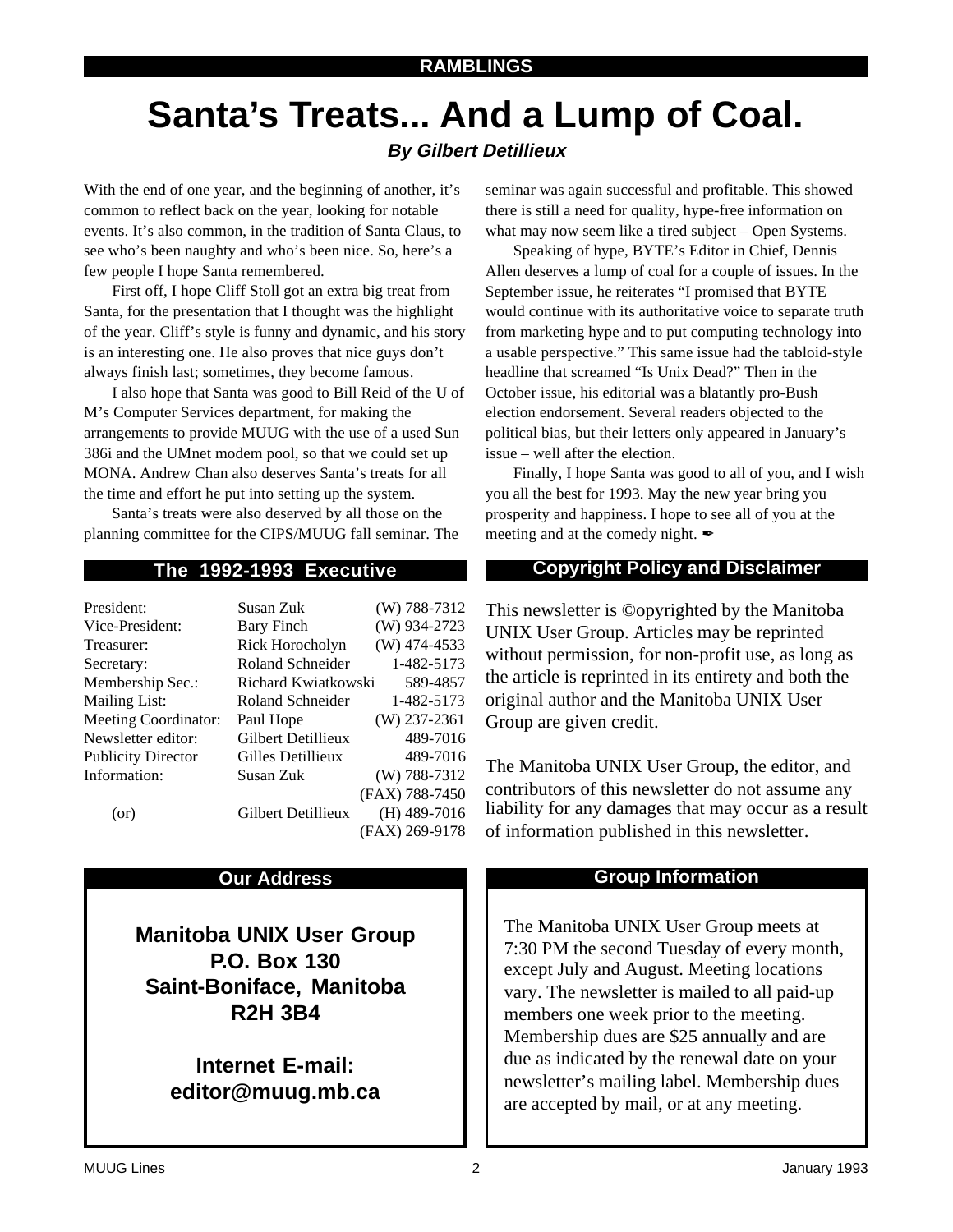# **Holiday Greetings and Upcoming Meetings**

#### **By Susan Zuk, President**

I hope you had a very joyous holiday season and have made, and so far have kept, all your New Year's resolutions! I suspect that most people who stayed in the province will not soon forget the balmy weather we have been experiencing this season.

Last month our normal meeting date was used for our annual Wine and Cheese get-together to celebrate the holidays. Over 50 members came out to join the festivities. This year we suggested that people bring out their special projects to show and describe the work they have been doing throughout the year. It was a very interesting and fun evening with the many exhibits being displayed throughout the reception area. Members such as Scott Balneaves brought in equipment to allow us to play a game called GO. Doug Stich showed us a project he is working on for Great-West Life Assurance Company. Rennie Allen came with two systems using QNX, a UNIX-like operating system. Dan Keizer has been working with a packet network over ham radios to transfer information using TCP/IP. There was also a representative from Copperfield's Computer Books displaying UNIX and UNIX-related books being sold at this establishment. Thank you everyone for taking the time and putting forth the effort to bring down your equipment and share your interests and expertise with MUUG members. A special thank you also goes out to Paul Hope for hosting the event as well as arranging the food and beverages. We appreciate the time you took to make this event so enjoyable.

Now on to 1993. We have quite a busy and exciting January schedule for you. For our regular meeting, Mr. Jim Baglot, from Frame Technology, will be presenting FrameMaker and some of their newly released packages. Jim will be discussing as well as demonstrating some of the company's products. I hear that he may even be giving a package away at the meeting. Come on down to see and hear what Frame Technology is doing.

On Wednesday, January 20th, we will be co-hosting a very special guest. CIPS (Canadian Information Processing Society) is bringing Mr. Jeffrey Armstrong, otherwise known as Saint Silicon, to Winnipeg. They will be hosting an evening the night before our event and then have provided us with the opportunity to co-host the Wednesday event with them and the Winnipeg PC User's Group. We are inviting you and your friends out to an enlightening evening of fun and laughter. Saint Silicon is a comedian from Los Angeles. He promotes himself as the founder of CHIP (Church of Heuristic Information Processing) and will be bringing with him the Binary Bible (translated from Ancient Greek). He will be preaching from the Book of SYSGEN I. Saint Silicon hopes to gain followers as he tells you the story of Oddem and Even. This will truly be a spiritual experience. We hope you will join us on Wednesday, January 20th. Tickets (\$5) are available from Ticketmaster or from Paul Hope at the meeting on January 12.

Looking forward to seeing you at the two January events.

#### **THE FORTUNE FILE**

### **UNIX Man (sung to "Nowhere Man" by the Beatles) Submitted by Jim Vincent (original source unknown)**

He's a real UNIX man, Sitting in his UNIX LAN, Making all his UNIX .plans for nobody.

Knows the blocksize from "du", Cares not where /dev/null goes to, Isn't he a bit like you and me?

UNIX man, don't worry, It's the tube that's blurry, UNIX man, The new kernel boots, just like you had planned. He's as wise as he can be, Programs in lex, yacc, and C, UNIX man, can you help me at all?

UNIX man, please listen, My printout is missin', UNIX man, the word is your 'at' command.

He's a real UNIX man, Sitting in his UNIX LAN, Making all his UNIX .plans for nobody. Making all his UNIX .plans for nobody...  $\mathscr{I}$ 

#### **Submitted by Michael Doob**

A tracker extraordinaire named Stoll Traced a hacker on an electronic stroll. He had covered his trail, Using biff and sendmail, But forgot the seventy five cent toll.  $\mathscr{I}$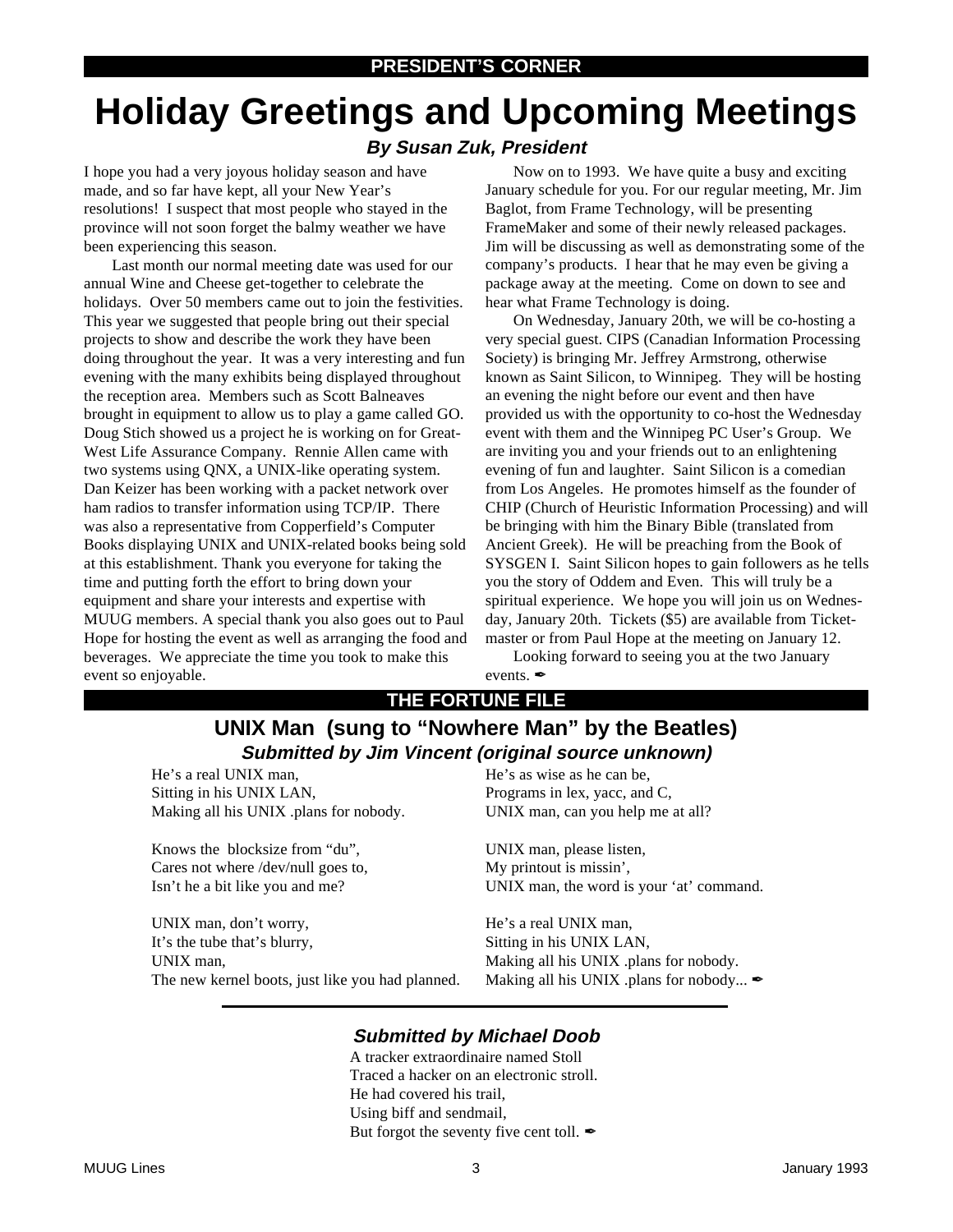# **Customizing the vi Editor HANDS-ON**

#### **By Kirk Marat Dept. of Chemistry, University of Manitoba**

The **vi** editor was originally intended to be a programmers source code editor. The actual behaviour of the editor can be customized for a particular application or programming language by use of the environment variable **EXINT**. This environment variable would typically be set in the users' **.profile** or **.login** file. For EXINT settings in a **.profile** to have effect, EXINT must be exported. Start-up customization of **vi** can also be accomplished with a **.exrc** file. This will override settings in EXINT.

A typical EXINT entry may look like: EXINT='set nu sw=2 nomesg sm nows wm=5'

The commands such as "**nu**" are actually abbreviations for full **vi** commands. They may also be set at any time during a vi session with the "**:se**" (short for "**:set**") command. E.g. "**:se number**" will turn line numbering on. "**:se all**" will show all of the current vi settings. The options available will be implementation dependent, and many are intended for use with ex.

Commands that turn a feature on (rather than setting a value) may be turned off by issuing the same command with "**no**" prepended. E.g. if "**:se nu**" turns line numbering on, "**:se nonu**" will turn it off.

Below are some of the more commonly used **vi** customization commands:

- nu [number] Numbers each line (on the screen, not in the file) of the file being edited. Useful for finding programming errors.
- ai [autoindent] Causes each line to start at the same position as the previous line. This is very useful when writing nested program code. Since it can be very annoying when writing text, the default mode is "noai".
- sw=n [shiftwidth=n] Used in conjunction with "autoindent," sets the of spaces to be skipped with the "^D" (control-D), ">" and "<" commands. "^D" backs up "sw" spaces (outdents ?) while ">" and "<" shift the current line right or left by "sw" spaces.
- nomesg Prevents non-vi messages (you have mail, talk, write, etc.) from driving you crazy during editing. Re-enable with "mesg"

sm [showmatch] In input mode whenever a ")" or or "}" is typed the cursor will momentarily jump to the matching "(" or "{" if it is on the screen. This is a great aid for C programmers and people writing in TeX.

smd [showmode] Whenever **vi** is in other than command mode the current status (input, replace, append, etc.) will be shown at the bottom of the screen.

ws [wrapscan] When doing string searches wrap around to the starting point of the search. If disabled, the search will stop at either the beginning or the end of the file, depending on search direction.

ic [ignorecase] Ignore case in string searches.

wm=*n*[wrapmargin=*n*] While in input mode, **vi** will automatically break lines by inserting a line feed between words when the right edge of the input line is *n* or fewer characters from the right margin. More useful when word processing than programming. To disable this feature set *n* to 0.

window=*n*

Set window to *n* lines. Useful for slow connections. magic Enables regular expression meta characters to be used for pattern searches.  $\mathscr I$ 

## **FEEDBACK Ask Monsieur Ex**

*A column in which our resident UNIX expert answers questions submitted by members, or discussed at round table sessions.*

### **By Gilbert Detillieux**

#### **Dear M. Ex,**

I know this will be an easy question for you to answer, but maybe you could make it into a little quiz for your readers.

What is the significance of 6:00 pm, December 31, 1969?

#### Roland Schneider

#### **Cher Monsieur Schneider,**

I assume, by the date and time you give, that you are in a Central time zone, my frost-bitten friend.

*Très bien*, I shall leave this as an exercise to my dear readers, and shall provide the solution next month.

While we are at it, here are a couple more dates for which you may want to figure out the significance:

Mon Jan 18 21:14:07 2038

Fri Dec 13 14:45:52 1901

(Again, you should assume Central Standard Time.) *À la prochaine, mes amis.*

Monsieur Ex  $\mathscr{I}$ 

*Monsieur Ex, a mysterious Frenchman who claims to be an old editor and an expert in UNIX, will return again next month, so don't forget to tune in, kids! Gilbert Detillieux, a French-Canadian of non-mysterious origins, is mysteriously still the MUUG newsletter editor.*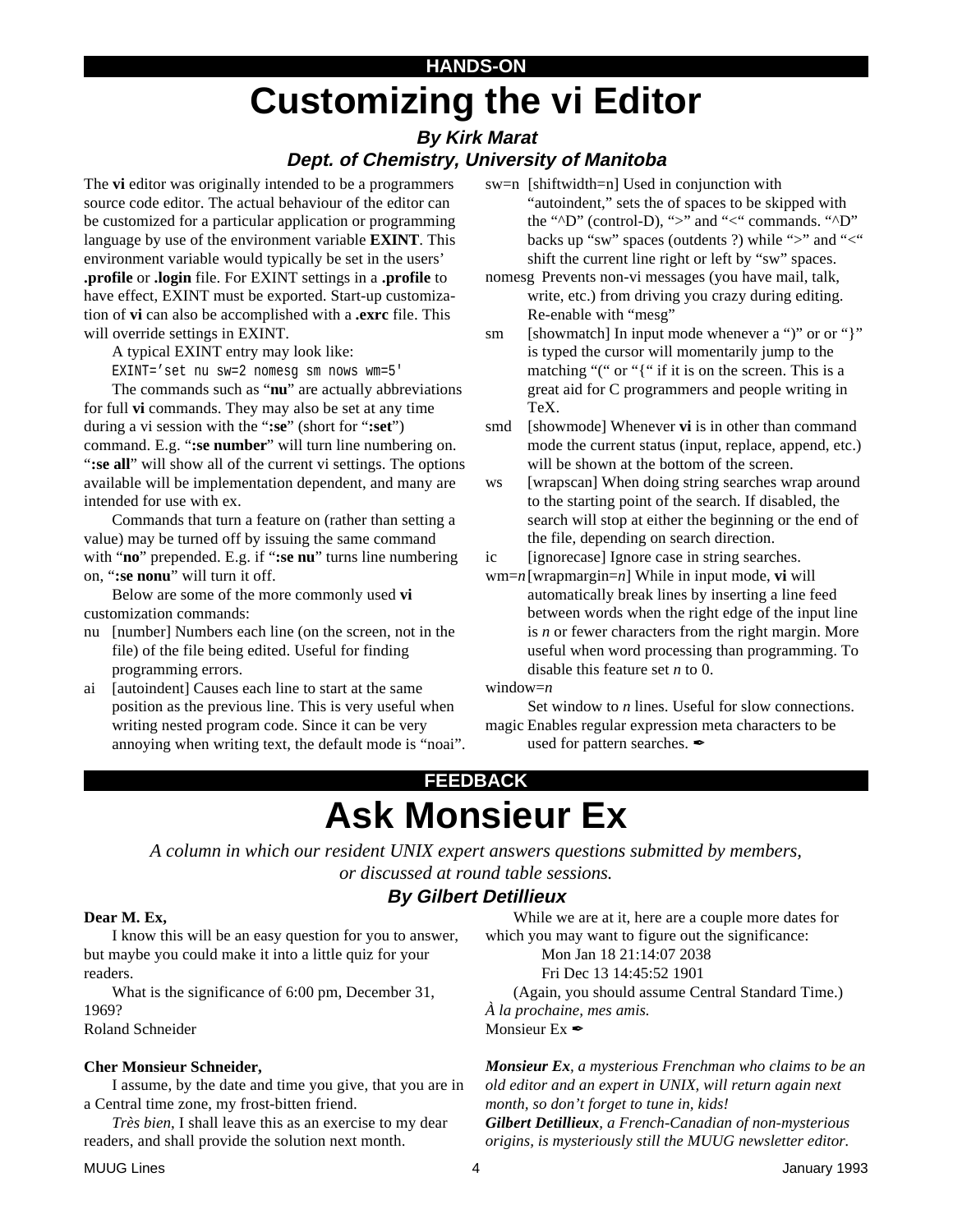# **BACKGROUND A Brief Look at Early UNIX**

#### **Dean Provins CUUG Board Director**

*Reprinted from CUUG Unix News, October 1992 (Volume 2, Number 8)*

Ever wonder about some of the history behind UNIX? I did, and after noting a suitable reference, solicited the help of the company librarian to acquire an uncirculated copy of the Bell System Technical Journal for July/August 1978 (volume 57, number 6, part 2). Reading it proved to be fascinating, for it was an issue devoted to what was then called the UNIX time sharing system, and its history and development up to that time. In 20 articles written by 32 AT&T researchers it covered UNIX's reason for being, its evolution, and how it was used in the Bell Labs.

It wasn't surprising that more than a little effort was expended to facilitate computing at Bell Labs. According to T. H. Crowley, author of the preface of that issue, a quarter of the technical staff spent more than a half of their time on programming or related work. He went on to say that a quarter of the professional staff hired the year before had majored in computer science, and 40% of the staff entering Bell Labs' graduate study program were majoring in the same field. Computing was becoming a major enterprise in Short Hills New Jersey.

Because of the nature of the environment, programming covered a broad range. Naturally there were the obvious telephone-related activities such as the development of control programs for switching systems; but there was also compiler development, shared text editing facilities and the design of massive database systems. The work was done on machines of all sizes (Crowley talks about micro-, mini- and maxi-computers) from every major vendor, including Bell's own designs as manufactured by Western Electric.

As you may know, UNIX had its beginnings on a castoff PDP-7 in 1969. Ken Thompson, who at the time of writing was working on operating systems for telephone switching and computer chess (oh, the freedom of a researcher), wanted to develop an operating system which facilitated programming research. From his first attempt on a PDP-7 (and -9), version two moved to a purchased PDP-11/20 where the emphasis was on text editing and formatting. This machine was outgrown, but not before being used to justify the acquisition of a PDP-11/45. The third version, which included multiprogramming, ran on that 11/45, as well as PDP-11/34, /40, /60 and /70 machines. The version described in this issue of the BST journal ran on PDP-11/70 and Interdata 8/32 computers.

There was a strong desire for interactive program development, but computer architectures of the day dictated certain constraints, especially in operating system size. Thompson had by 1978 a kernel that occupied 90k bytes on a 16 bit machine. To run successfully, 96K bytes were required. In a way, his development wasn't unlike the latest

versions of UNIX and its clones (like my copy of QNX), with their "microkernels" sized in the tens of kilobytes.

Smaller in terms of memory than CUUG's '486 which runs a System V/386 3.2 flavour of UNIX, Thompson's box was configured with 786K bytes of mainstore, 2 200 Mbyte discs, 20 300/1200 baud serial lines, 12 9600 baud lines to terminals and satellite computers, and a variety of other devices including 9 track tape drives, a line printer, a phototypesetter, a digital switching network, and to support his "other" areas of research, a chess machine and a voice synthesizer.

Thompson was pleased with his work, commenting that the main system software component of UNIX took less than 2 man-years of development effort. He was equally pleased with the power of the resulting system's interactive capabilities, and the fact that it ran on hardware costing less than \$40,000.

But for Ken Thompson, the most important characteristics of the system were its simplicity, elegance and ease of use, traits that his colleagues cited elsewhere in the journal, and UNIX fanatics today still prize (although I have to admit that I didn't fully appreciate the meaning of terse until I met UNIX!).

As a final comment, Thompson quoted some statistics to give some perspective on the scale of the UNIX operation at Bell Labs (one of about 600 installations circa 1978):

- 125 users
- 33 simultaneous users
- 1630 directories
- 28300 files
- 301700 512 byte storage blocks in use

A typical day involved the use of:

- 13500 commands
- 9.6 CPU hours
- 230 connect hours

Compare those numbers to your site and multiply by the tens of thousands of sites around the world. For a researcher with a need to fulfill, Ken Thompson certainly had an influence on a lot of people.

Not unexpectedly, UNIX has changed in the intervening years: it runs on home-based PCs costing only a few thousand dollars, and it runs on supercomputers costing millions. Although now windowed in many cases, it still retains its original characteristics, much to the chagrin of some acquaintances of mine, who have been raised on more traditional commercial operating systems.

So that is some of what I learned of UNIX as it was in 1978. $\hat{Z}$ 

*QNX is a registered trademark of Quantum Software Systems Ltd.*